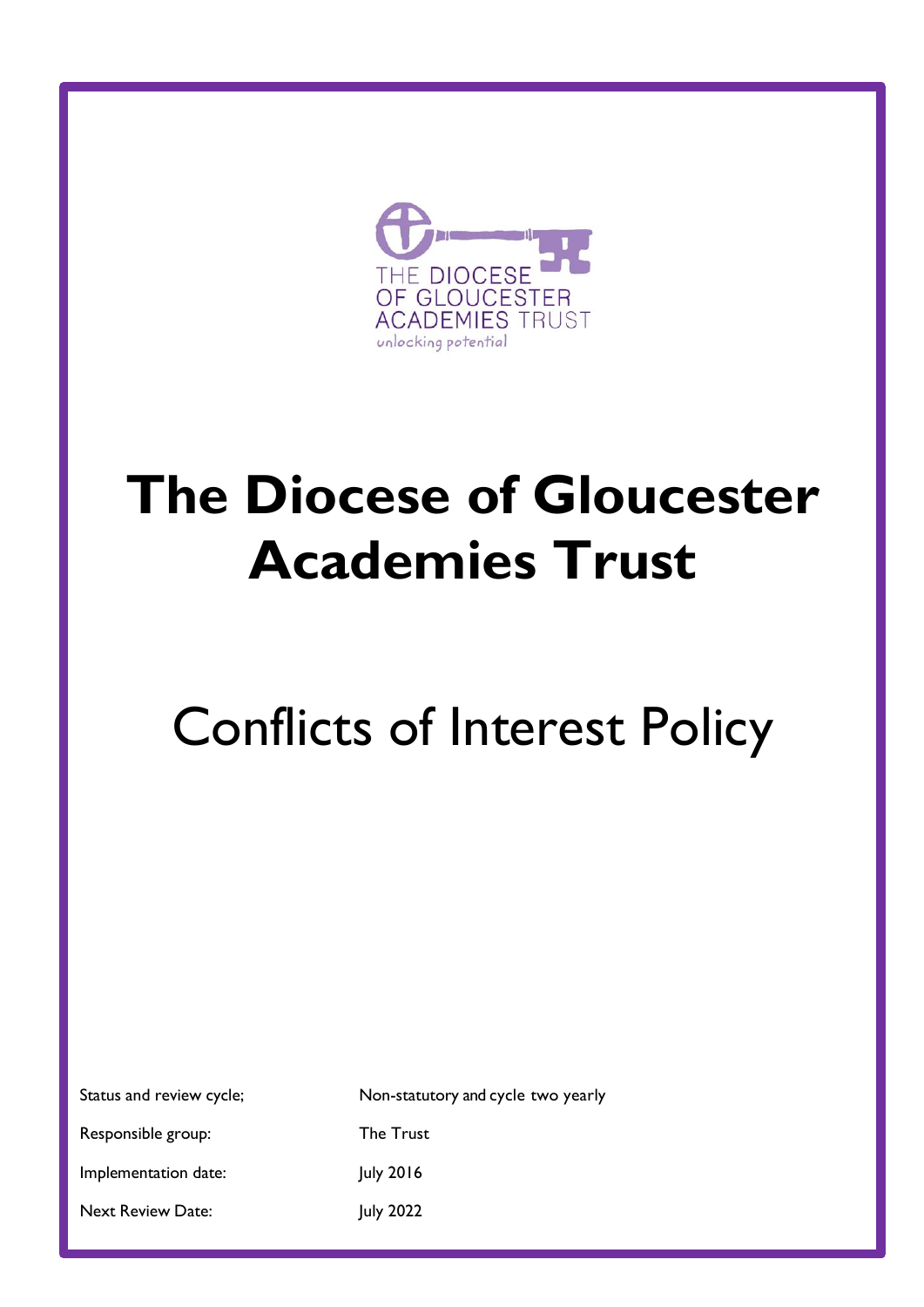

## **Diocese of Gloucester Academies Trust**

### **Conflicts of Interest policy**

#### **1. Policy Statement**

**1.1** The Trust is an organisation with a Christian foundation. The ethos, values and relationships of the Trust, and its associated academies, are central to witnessing to the value of the foundation.

**1.2** The duty to manage conflicts of interest is one of a number of related duties which require charity Trustees to act at all times with honesty and integrity and in the best interests of the charity, not in their own personal interests or those of related or connected parties.

**1.3** It is inevitable that conflicts of interest occur. Consequently, there is a need to ensure that the Trust and its local governing bodies have in place appropriate protocols to manage any conflicts that arise.

**1.4** Whether serving as a Trustee, or as a member of a local governing board, the Trust expects the same high standards of governance to apply. This policy should therefore be followed by members of all governing boards of the Trust, regardless of the specific capacity in which they serve (hereafter referred to jointly as "Governors").

**1.5** The policy's aim is to ensure that the Trust's business is conducted with honesty and integrity; that its decision-making processes are fair and transparent; and that there is full public trust and confidence in its activities.

#### **2. Definitions**

**2.1** For the purpose of this policy, a person is defined as having a 'business or pecuniary interest' if they have a monetary or financially vested interest in a business or service, which could prevent the individual from acting in the school's best interests.

**2.2** 'Conflicts of interest' are any situations where an individual's personal interests or loyalties could, or could be seen to, prevent the individual from making a decision in the best interests of the school.

**2.3** Conflicts of interest may arise in a number of different ways, including but not limited to:

- Direct financial gain or benefit to the Governor, for example: payment to a Governor for services provided to the Trust or its academies
- **•** The award of a contract to another organisation in which a Governor has an interest and from which they will receive a financial benefit
- **•** The employment of a Governor to another position within the Trust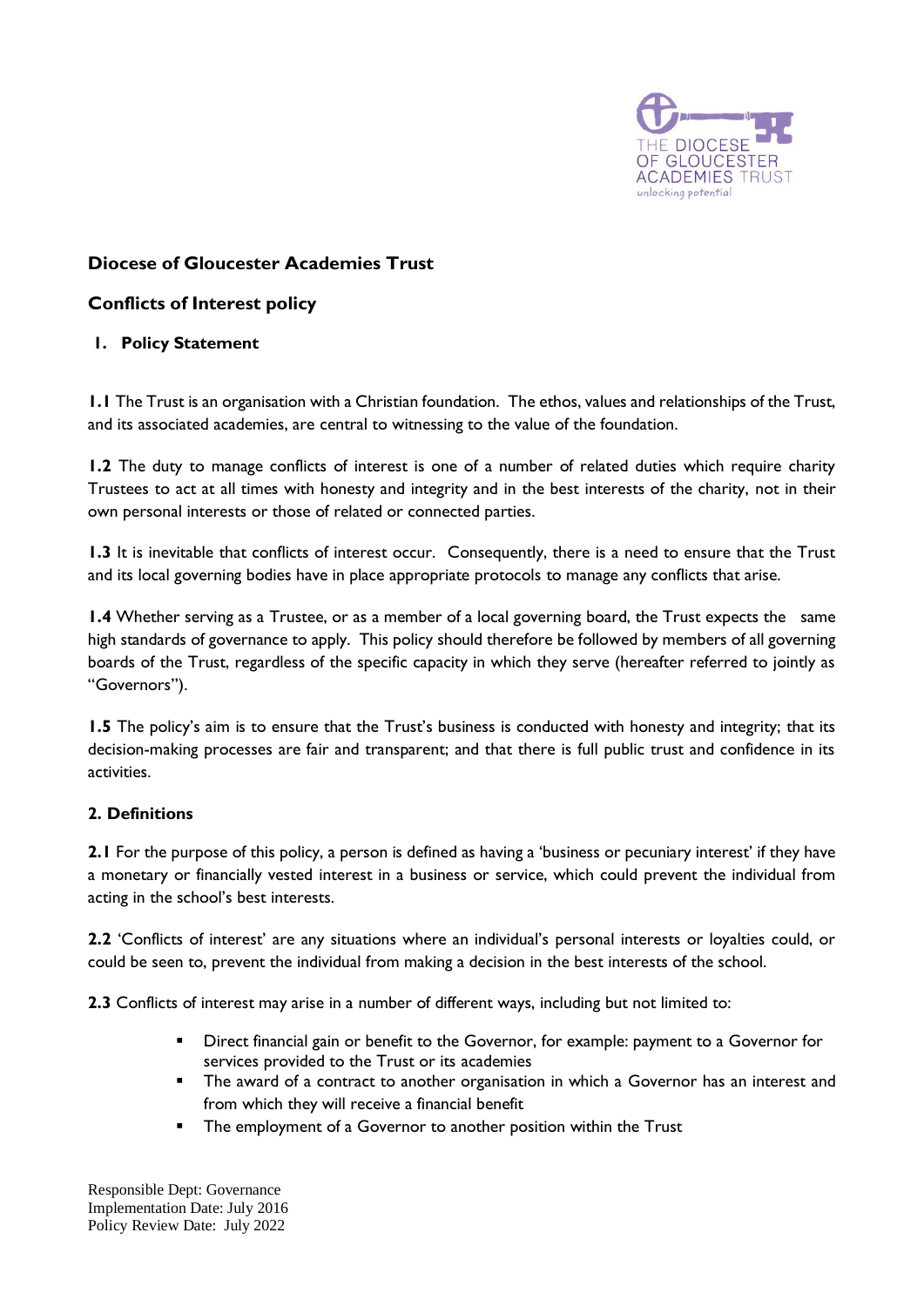- **•** Indirect financial gain via a connected party, for example, the employment by the Trust of a spouse, partner or close family member of a Governor, where their finances are interdependent
- Non-financial gain where, for example, a Governor is a beneficiary of the Trust's services

**2.4** Conflict of loyalties which arise because, although the affected Governor does not stand to gain any benefit, t their decision making could be influenced by their other interests, for example, the body appointing them to the Trust, or relationship to another connected person or organisation

**2.5** It is the potential, rather than the actual, benefit from which the conflict of interest arises which requires identifying and managing even if such a benefit does not materialise.

**2.6** Even the appearance of a conflict of interest can damage the Trust's reputation, so conflicts need to be managed carefully. The responsibility for ensuring that this is done is a collective responsibility of the Trust Board, although the Chair of Governors of both the Trust Board and Local Governing Board and the Clerk have a particular role to play in managing the process.

#### **3. General Guidelines**

**3.1** In order to manage conflicts of interest the Charity Commission recommends that Governors should handle conflicts of interest using the following steps:

#### **Identify conflicts of interest:**

- **•** Governors each have an individual personal responsibility to declare conflicts of interest which may be relevant to their role.
- **EXEDENT** Governing boards should have strong systems in place so that they are able to identify potential and actual conflicts of interest.

#### **Prevent the conflict of interest from affecting the decision**

**3.2** Governors must make their decisions only in the best interests of the Trust or its academies. This means that they must consider the issue of the conflict of interest so that any potential effect on decision making is eliminated. How they do this will depend on the circumstances. In cases of serious conflicts of interest, it may mean Governors deciding to remove the conflict by:

- Not pursuing a course of action.
- **•** Proceeding with the issue in a different way so that a conflict of interest does not arise.
- Not appointing a particular Governor or securing a Governor's resignation.

**3.3** Where Governors have decided against removal of the conflict of interest, they must prevent it from affecting their decision in a different way. Governors must:

- Follow any specific requirements in the law or the organisations governing document which deal with conflicts of interest and how they should be managed.
- **•** Where there are no specific governing document or legal provisions ensure that Governors declare their interest at an early stage and, in most cases, withdraw from relevant meetings, discussions, decision making and votes.
- Consider updating their governing document to include provisions for dealing with conflicts of interest.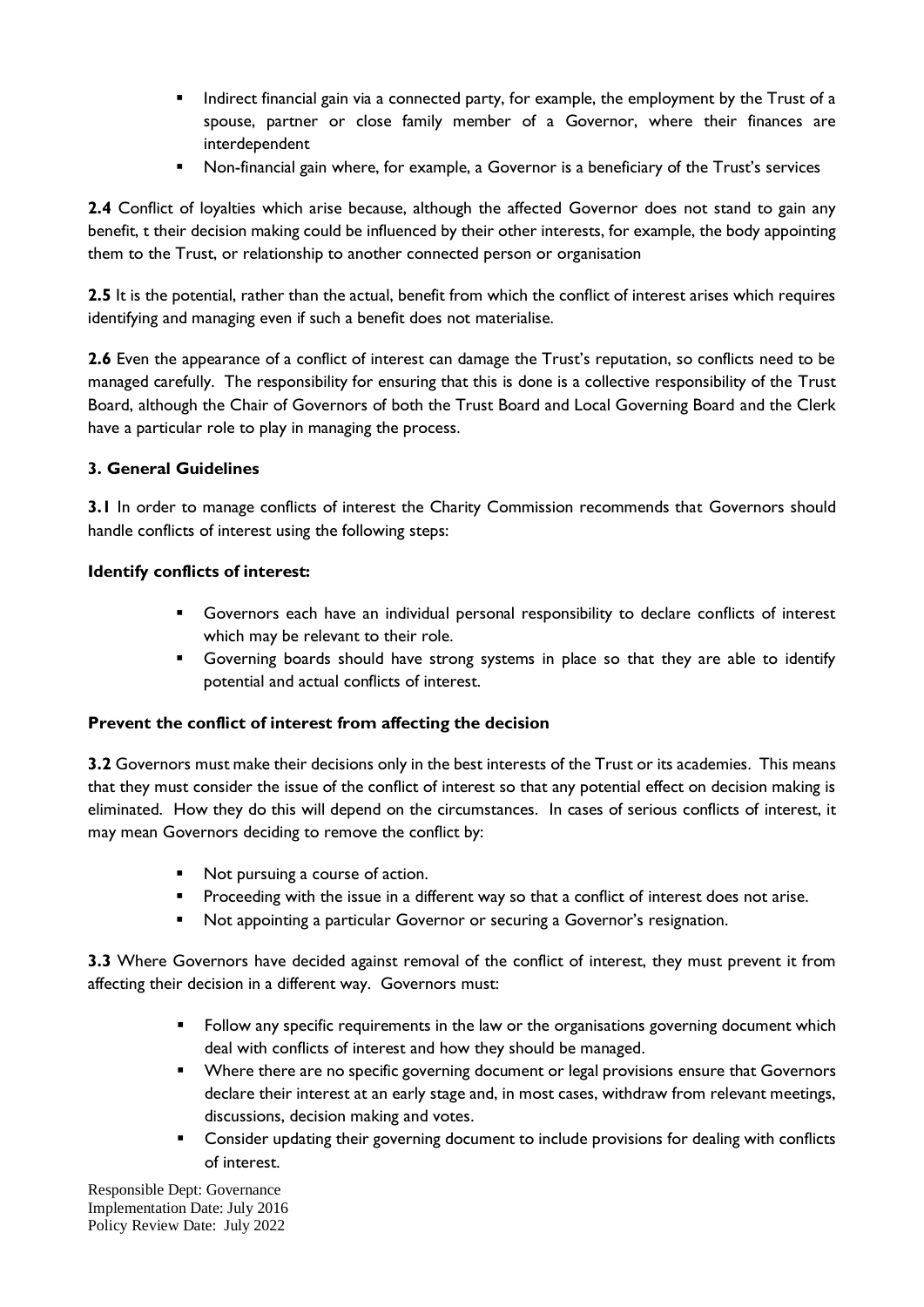■ Seek the authority of the relevant regulator where the conflict of interest is so acute or extensive that following these options will not allow the Governors to demonstrate that they have acted in the best interests of the organisation.

**3.4** Conflicts of interest often arise because a decision involves a potential Governor benefit. Where this is the case:

- The Governor benefit must be properly authorised
- **•** The Governing Board must follow any conditions attached to the authority which say how the conflict of interest should be handled

#### **4. Recording conflicts of interest**

**4.1** Each time a declaration has been made during a meeting or an individual has withdrawn from a discussion, a record will be kept in the meeting minutes.

**4.2** As a minimum, the following information will be recorded:

- The nature of the conflict
- Which Governors were affected
- Whether the conflicts of interest were declared in advance
- Whether anyone withdrew from the discussion
- How Governors reached the decision made
- A description of what was disclosed and in what circumstances
- A cross-reference to an entry in the Declaration of Interests Register
- The Chair of the Governing Board will sign and date the recording

#### **5. Declaration of Interests**

**5.1** The Trust's Articles of Association require that any Governor who has, or can have, any direct or indirect duty or personal interest (including but not limited to any personal financial interest) which conflicts or may conflict with their duties as a Governor shall disclose that fact to the Governors as soon as they become aware of it.

**5.2** Interests of a continuing nature should be declared on taking office, and subsequently renewed each year. A Declaration of Interests Form is provided for this purpose by the Clerk, who will hold the declarations in a register maintained for this purpose.

**5.3** It is the duty of the Clerk to request Governors to review and update their declaration at the start of each academic year.

**5.4** In the event that Governors are aware of any changes to their declaration of interests which might have a bearing on their ability to act in the best interests of the Trust, which arise during the course of the year, they should notify the Clerk immediately, rather than wait until the start of the new academic year.

**5.5** Conflicts of interests which arise on an item by item basis must be declared to the Governors at the commencement of the meeting at which the relevant item of business is to be discussed. Where the conflict may affect the Trust's activities between meetings, the Clerk should be notified, and the Governors informed.

#### **6. Meetings: General Proceedings**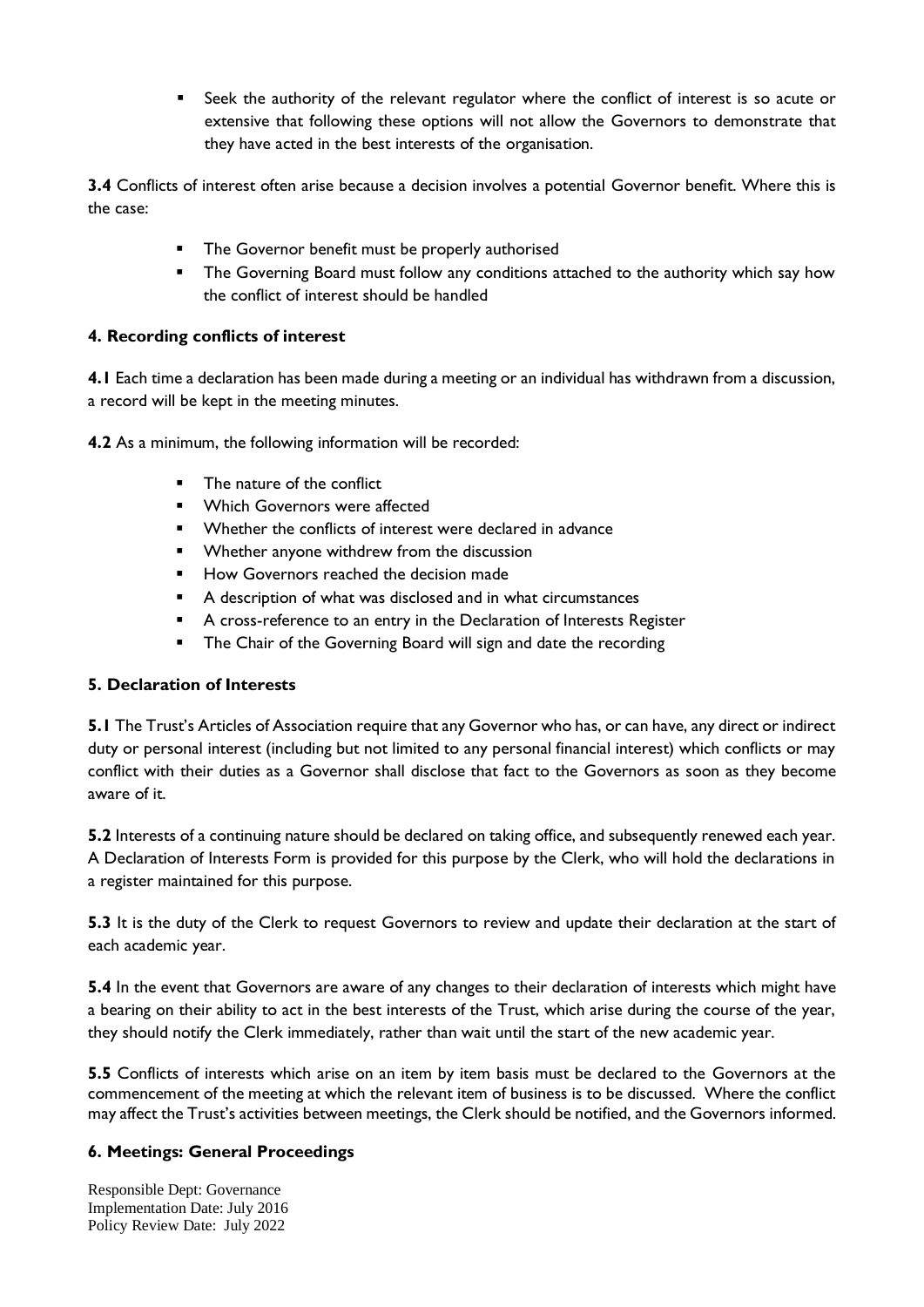**6.1** Declarations will be made in writing, unless they are made at a meeting where official minutes are being taken.

**6.2** At the start of each meeting the Chair will ask that any declarations of conflict relevant to the agenda be made known. Governors should also raise the matter during the course of the meeting should a potential conflict arise at any stage.

**6.3** If a Governor is unsure whether they are conflicted, they will declare the issue and discuss it with the rest of the Governing Board.

**6.4** If a Governor is aware of an undeclared conflict of interest affecting another member, they will be required to notify the rest of the Governing Board for appropriate action.

**6.6** If the person making the declaration is the CEO or Headteacher, the declaration will be made to the Chair of the Governing Board.

**6.7** The Governing Board will consider any conflict of interest declared, ensuring that any potential effect on decision-making is eliminated.

**6.8** The Governing Board will consider any conflict of interest declared, ensuring that any potential effect on decision-making is eliminated.

**6.9** If an individual has declared an interest, they will be required to leave the room when the matter is being discussed.

**6.10** Where there is a conflict of loyalty and the affected member does not stand to gain any benefit, they will be required to declare the interest.

**6.11** The rest of the Governing Board will decide on what level of participation in decision-making, if any, is acceptable on the part of the conflicted member.

**6.12** The Governing Board will decide whether the affected member:

- Can participate in the decision, after having registered and fully declared their interest.
- Can stay in the meeting/s where the decision is discussed and made, but not participate.
- Must be withdrawn from the decision-making process.

**6.13** When deciding which course of action to take, the Governing Board will:

- **E** Always make their decisions in the best interests of the Trust and the academy and its pupils.
- **E** Always protect the Trust and its academies reputation and be aware of the impression that their actions and decisions may have on others.
- **E** Always be able to demonstrate that they have made decisions in the best interests of the school and its pupils, and independently of any competing interest.
	- Require the withdrawal of the affected Governor from any decisions where their other interest is relevant to a high-risk or controversial decision or could significantly affect the member's decision-making.
	- **E** Allow a Governor to participate where the existence of their other interest/s poses a low risk to decision-making in the Trust or its academies interest or is likely to have only an insignificant bearing on their approach to an issue.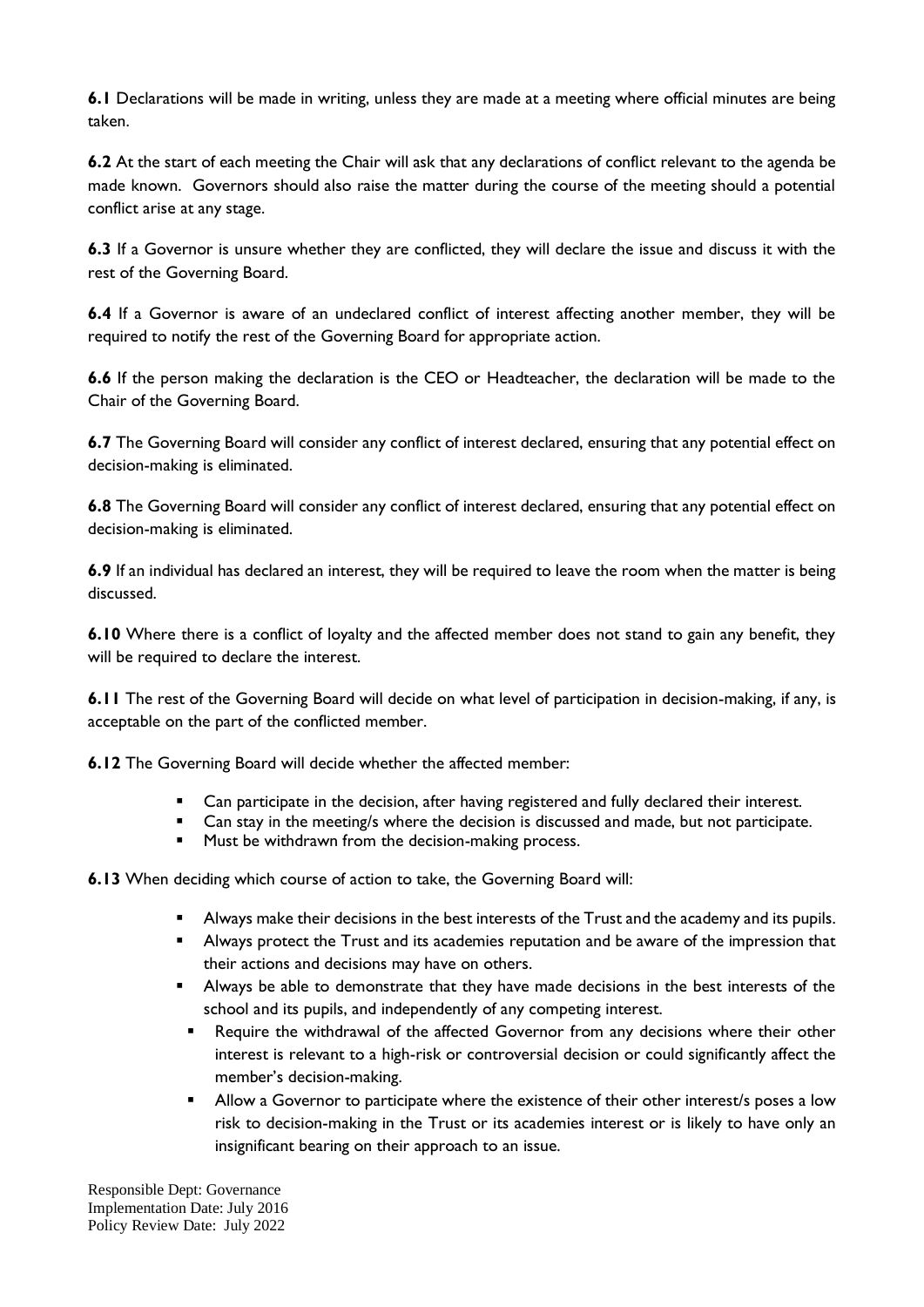▪ Be aware that the presence of a conflicted member can affect trust between other members of the Governing Board, could inhibit free discussion, and might influence decision-making in some way.

**6.14** A Governor must absent themselves from any discussion in which it is possible that conflict will arise between their duty to act solely in the interests of the Trust or its academies and any duty or personal interest (including but not limited to any personal financial interest).

**6.15** A Governor must withdraw and not vote on their own appointment, re-appointment, suspension or removal as a Governor or member of a committee, or as Clerk, Chair or Vice-Chair.

**6.16** In a situation where the principles of natural justice require a fair hearing and there is any reasonable doubt as to a Governor's ability to act impartially, the Governor should also withdraw from the meeting and not vote. Examples of cases where a fair hearing must be given include decisions relating to staff or pupil discipline, or admission of pupils.

**6.17** The restrictions on persons taking part in proceedings do not prevent allowing a Governor, who can offer relevant information on a matter under discussion, or evidence to a case in question, from giving it. However, as soon as the Governors as a body move on to deliberation or decision making, that person should withdraw from the meeting.

**6.18** It is the duty of the Clerk, or person appointed to record the minutes, to note and record in the minutes any declarations of conflict of interest, and the withdrawal and return of members at the point in the proceedings at which this took place.

#### **7. Specific Provisions**

**7.1** Consistent with approved models of governance for schools and academies, specific provision is made in the Trust's Articles of Association in relation to:

- A Governor, who is a paid employee of the Trust must absent themselves from the part of any meeting in which there is discussion of:
	- Their employment, remuneration, or any matter concerning their contract, payment or benefit;
	- Their performance in the employment or their performance in their contract.

**7.2** With the exception of the Chief Executive and Headteacher, who will normally remain present in their executive capacity, staff Governors must also absent themselves from the part of the meeting in which there is discussion of employment or performance related matters with regard to particular members of staff.

**7.3** The meeting Clerk may continue to act as Clerk unless their own appointment, pay or disciplinary action against them is under consideration.

#### **7.4 Parent Governors**

- **EX** A Governor may receive a benefit from the Trust in the capacity of a beneficiary, for example, as a parent or guardian of a child attending one of the Trust's academies
- A Governor, who is a beneficiary, is not regarded as having a financial or pecuniary interest if their interest is no greater than that of other beneficiaries.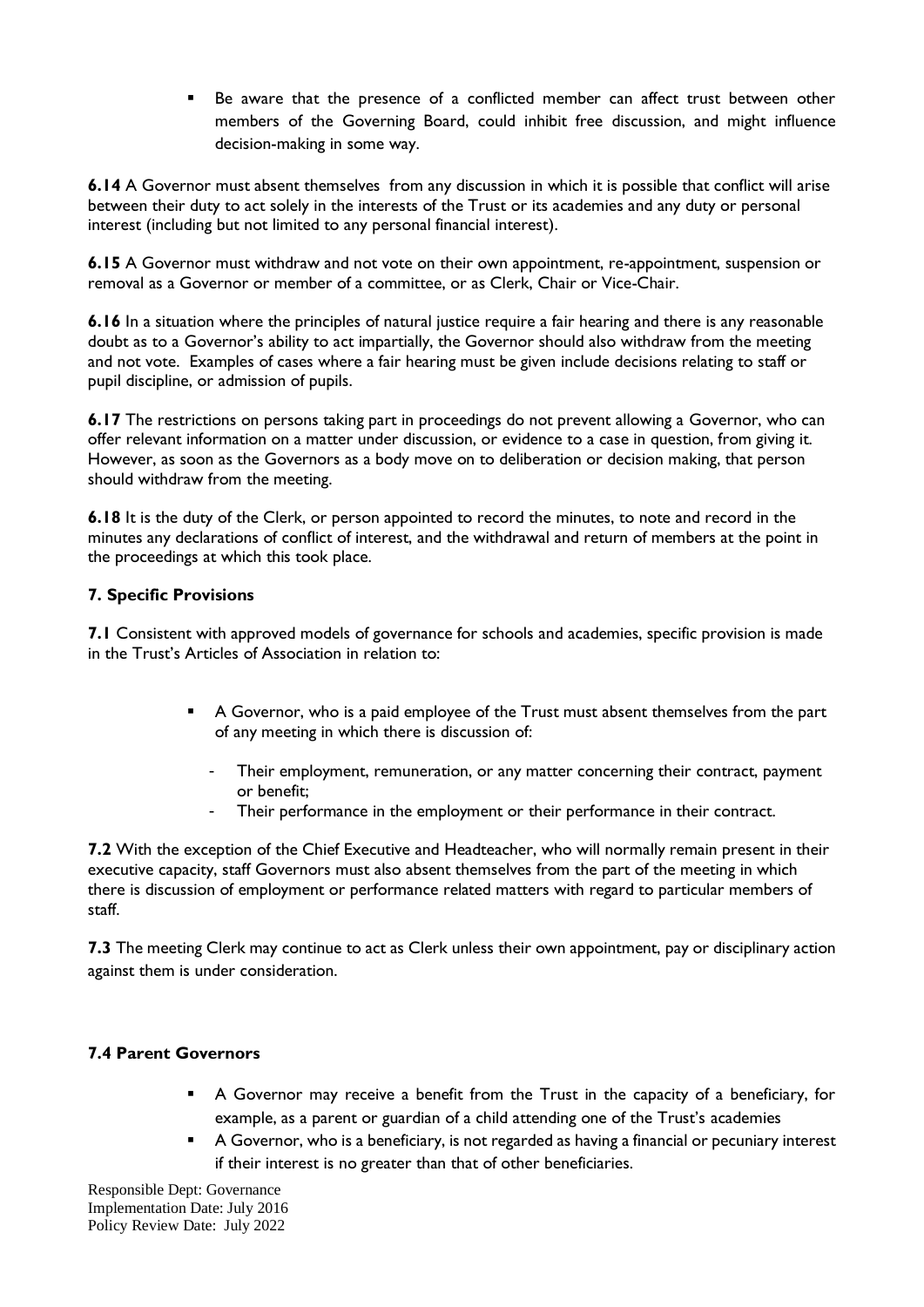#### **8. Payment for Goods and Services**

**8.1** General guidance on payment to Governors for goods and services is provided by the Department for Education<sub>1</sub>:

- It is legal for Governing Boards to pay for goods and / or services, including those provided by an individual who is serving on a board, although the individual must not put themselves in a position where their personal interests conflict with their duty unless they are authorised to do so. If a conflict does exist, the board should first assure themselves that this in its best interests and will better help it achieve its purposes. The board must manage, and be seen to manage, any conflicts of interest that may arise, and be open and accountable to those with an interest; there would be no advantage of using the services provided by the individual if the need to manage the conflict of interest outweighed the benefit.
- It is essential that all contracts and arrangements for payments of goods and / or services follow proper procurement processes as set out in the Trust Finance Policy. In addition, where a contract is awarded to a Trust Member, Governor or a party connected to them the service / goods must be provided at cost and no profit, subject to the de minimus limit in the Academies Financial Handbook.
- **•** The Trust's articles of association permit such payments provided that the amount is reasonable and prescribed procedures to prevent conflicts of interest are followed.
- It is essential that any financial or contractual relationship does not undermine an individual's ability to continue to act impartially and objectively in their role as Governor.

**8.2** In addition to following these general guidelines, Governors are bound by the following specific provisions in the Trust's Articles:

- No Governor may receive any remuneration from the Trust for acting in the capacity of a Governor other than reasonable expenses properly incurred by them when acting on behalf of the Trust, but excluding expenses in connection with foreign travel.
- No Governor may buy any goods or services from, or sell goods, services, or any interest in land to the Trust or its academies; nor may any Governor receive any other financial benefit from the Trust or it's academies, other than in the following circumstances:
	- They receive a benefit from the Trust in the capacity of a beneficiary of the Trust, other than for acting as a Governor.
	- They are employed by the Trust or enter into a contract for the supply of goods or services to the Trust, other than for acting as a Governor.
	- They receive interest on money lent to the Trust at a reasonable and proper rate not exceeding 2% p.a. below the base rate of a clearing bank to be selected by the Trustees, or 0.5%, whichever is the higher.
	- They receive rent for premises let by the Trustee to the Trust if the amount of the rent and other terms of the lease are reasonable and proper.

In such circumstances the Governor in question must absent themselves from any meeting at which any proposal to enter into any such contract or arrangement which would confer such benefit; or any other matter relating to a payment conferring such benefit, is discussed.

<sup>1</sup> Governance Handbook (January 2019)

Responsible Dept: Governance

Implementation Date: July 2016

Policy Review Date: July 2022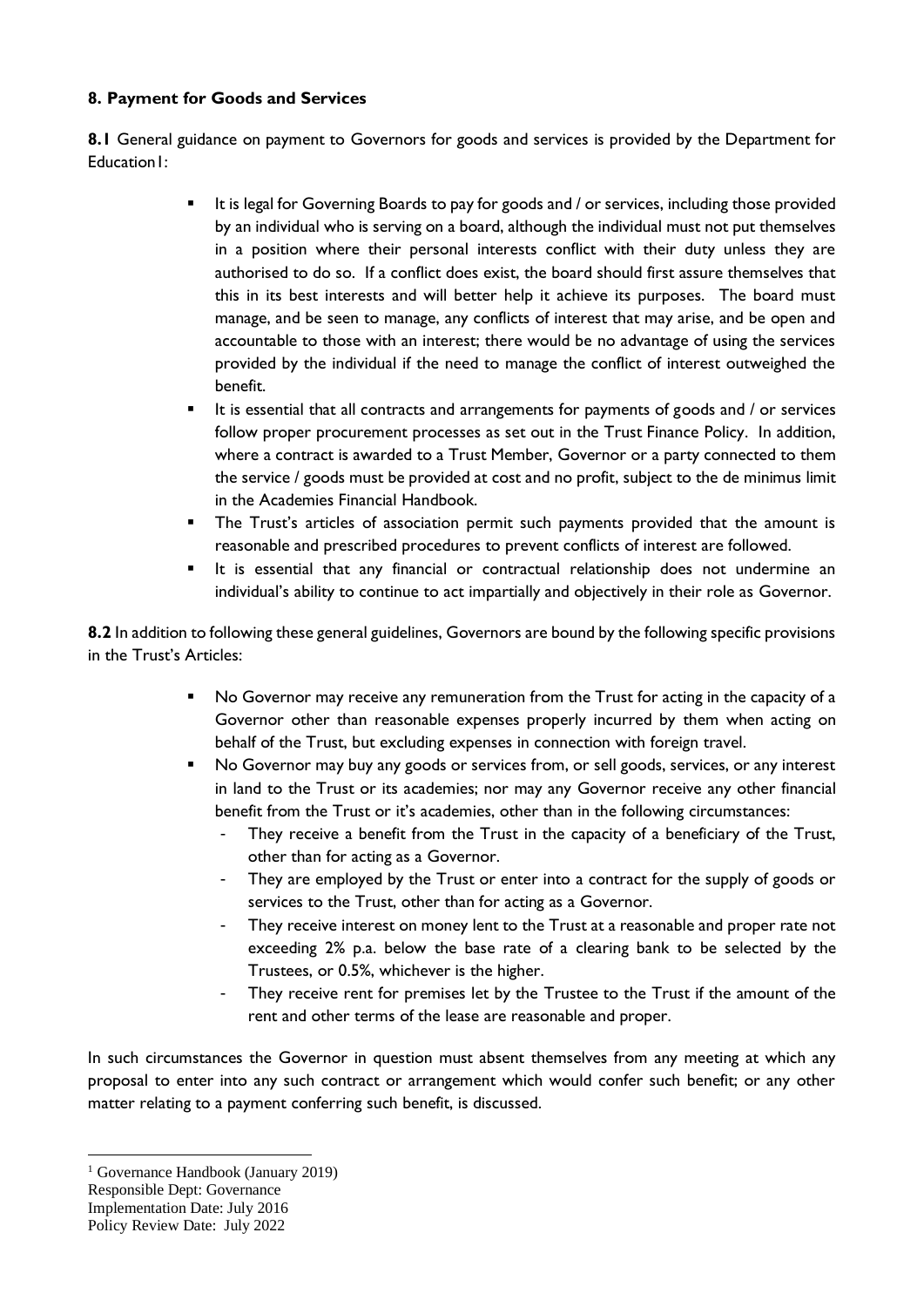#### **9. Related party transactions**

**9.1** The Trust will be even-handed in their relationship with related parties by ensuring:

- **•** Trustees will comply with their statutory duties to avoid conflicts of interest, not accept benefits from third parties, and declare interest in proposed transactions or arrangements.
- **•** A register of interest has been completed by the Clerk to the Governing Board.
- No member of the Trust or its academies uses their connections to the trust for personal gain.
- All payments are permitted by the Articles of Association or by authority from the Charity Commission.
- **•** The Charity Commission approves payments to a Trustee where there is a significant advantage to the academy.
- Any payment provided to a person satisfies the 'at cost' requirement.
- All related party transactions will be reported to the ESFA in advance of transactions taking place, using the ESFA's [online form.](https://www.gov.uk/government/publications/related-party-transactions-information-for-academy-trusts)
- **•** The ESFA's prior approval will be obtained, using the online form, for contracts for the supply of goods or services to the academy by a related party where any of the following limits apply:
	- A contract exceeding £20,000.
	- A contract of any value that would take the total value of contracts with the related party beyond £20,000 in the same financial year ending 31 August.
	- A contract of any value if there have been contracts exceeding  $£20,000$  individually or cumulatively with the related party in the same financial year ending 31 August.
	- For the purposes of reporting to the ESFA, transactions with related parties will not include salaries and other payments made by the academy to a person under a contract of employment through the academy's payroll.
	- The Trust will declare, but not seek approval for, eligible transactions to the ESFA where they are for services that can only be delivered by the diocese. A single upload of evidence relating to the payment of levy for these services will be completed.

**9.2** The Trust will obtain ESFA's prior approval for any contracts and other agreements with related parties that are novel, contentious and/or repercussive, regardless of value. Approval will be sought using ESFA's [enquiry form.](https://form.education.gov.uk/en/AchieveForms/?form_uri=sandbox-publish://AF-Process-f9f4f5a1-936f-448b-bbeb-9dcdd595f468/AF-Stage-8aa41278-3cdd-45a3-ad87-80cbffb8b992/definition.json&redirectlink=%2Fen&cancelRedirectLink=%2Fen)

**9.3** When completing the ESFA's online form, all the information required to complete the form will be collected – it is not possible to partially complete a form and then return to it.

**9.4** The following information is needed to create a record for the supplier:

- The name of the supplier
- **■** The supplier's address
- **•** The supplier's company number which can be found using the [Companies House website](https://beta.companieshouse.gov.uk/) (for limited companies)
- **•** The statement which best describes the relationship between the supplier and the academy
- Confirmation that the supplier is listed on the academy's register of interests
- Confirmation that the academy has a statement of assurance from the supplier
- Confirmation that the academy has an open-book agreement with the supplier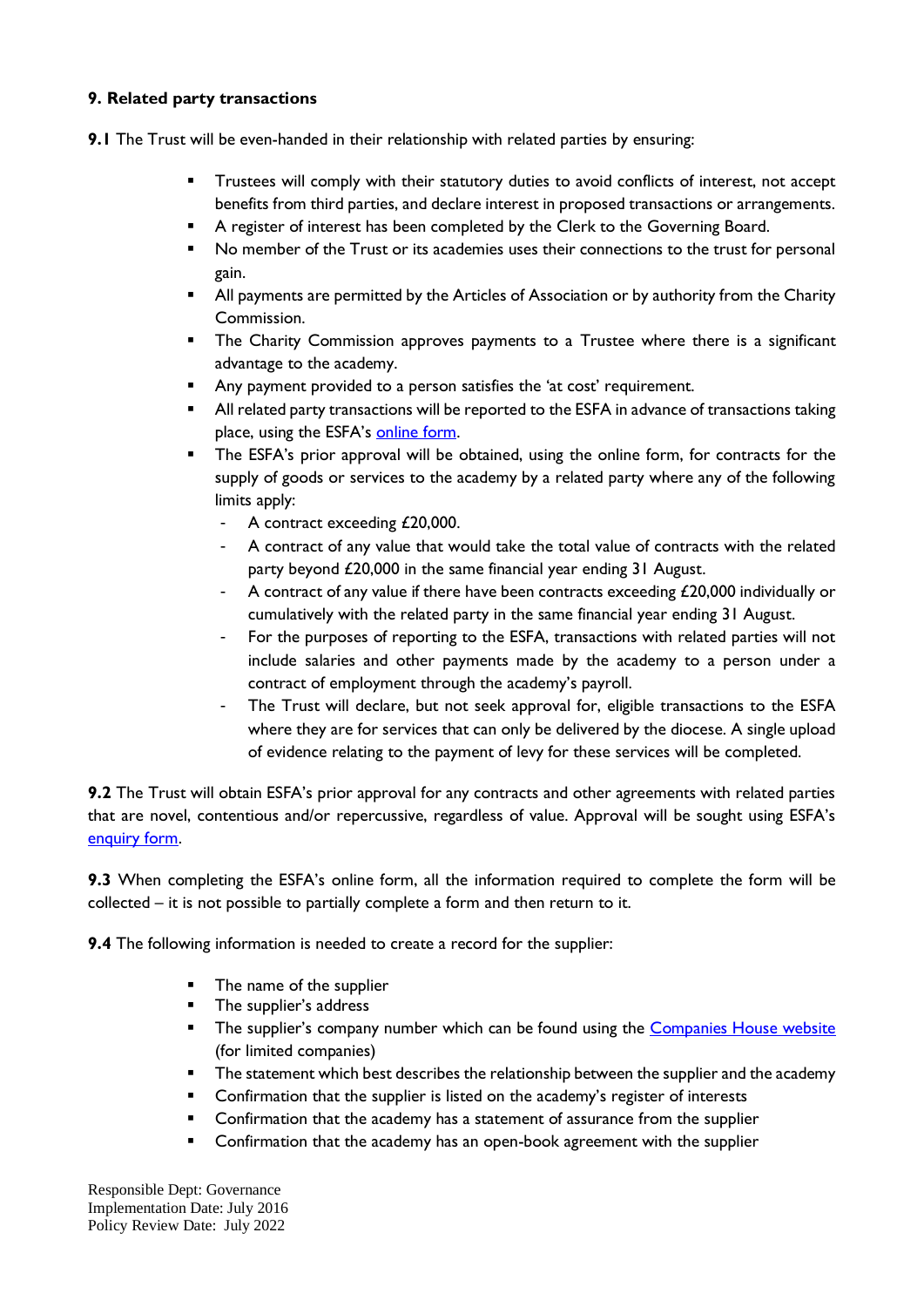The following information is required in relation to the related party transaction:

- A short description of the goods or services
- Details of the proposed cost
- The start and end date of any contract or agreement
- When seeking approval for a related party transaction, evidence including the following is required:
	- How the academy agreed to the related party transaction
	- That the academy followed its Financial Procedures Policy
	- That the academy tested the market before making a decision
	- How the academy managed any conflicts of interest
- A copy of the agreement and proposed contract

**9.5** The Trust Board and Head of Finance will manage personal relationships with related parties to avoid both real and perceived conflicts of interest, promoting integrity and openness in accordance with the seven principles of public life.

**9.6** The Chair of the Trust Board and the Head of Finance will ensure their capacity to control and influence does not conflict with requirements.

**9.7** The Trust recognises that some relationships with related parties may attract greater public scrutiny, such as:

- **•** Transactions with individuals in a position of control and influence, including the Chair of the governing board and the accounting officer.
- Payments to organisations with a profit motive, as opposed to those in the public or voluntary sectors.
- Relationships with external auditors beyond their duty to deliver a statutory audit.

**9.8** The Trust will keep up-to-date records and make sufficient disclosures in their annual accounts to show accordance with the high standards of accountability and transparency required within the public sector.

**9.9** The Trust's and its academies register of interests will include business and pecuniary interests, including:

- **■** Directorships, partnerships and employments with businesses.
- **•** Trusteeships and Governorships at other educational institutions and charities.
- For each interest: the name of the business; the nature of the business; the nature of the interest; and the date the interest began.
- Any other interests deemed relevant by the Trust Board.

**9.10** The register of interests will identify any relevant material interests from close family relationships between the Trust Members, Trustees and Local Governors. It will also identify relevant materials arising from close family relationships between those individuals and employees.

**9.11** Relevant business and pecuniary interests of Members, Trustees, Local Governors and the accounting officer will be published on the academy's website.

**9.12** The Company Secretary will maintain a Related Party Transactions (RTP) Register, which will be stored in accordance with the Data Protection Policy.